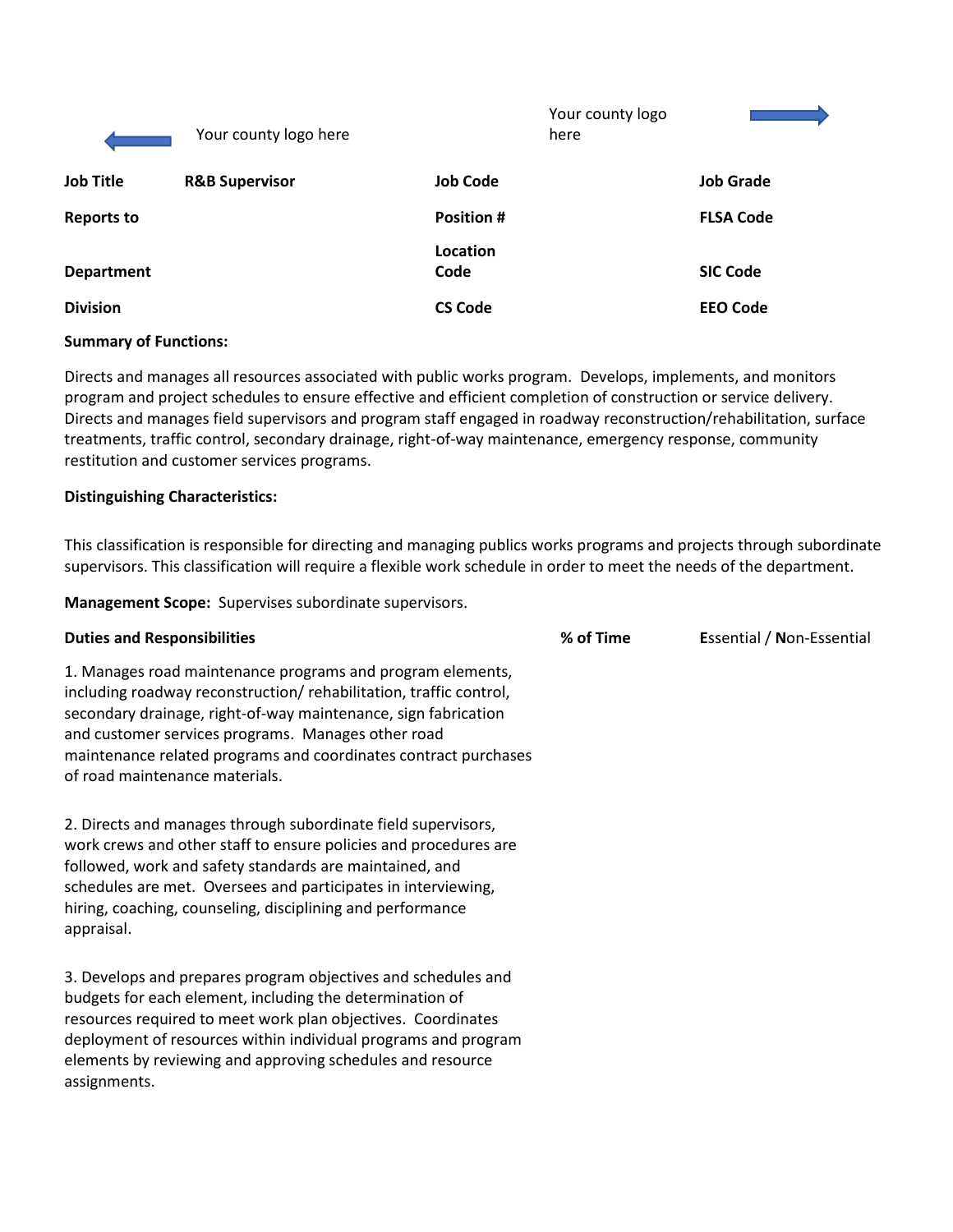4. Manages and participates in development of construction, equipment and material specifications for various programs and projects. Documents project scope, duration, and resource utilization. Approves proposed project design and/or scope changes during construction.

5. Evaluates program objectives and documents alternative or modifications to objectives or construction methods. Presents objectives and program goals and schedules to internal staff and the public. Answers questions to clarify program goals and objectives.

6. Evaluates road and right-of-way conditions and formulates decisions regarding method and extent of repair required. Determines resources required to complete repair including staff, materials, and equipment.

7. Communicates with and responds to constituents, other departments and public or private entities requests for services or projects.

8. May organize and manage the departments or division operations/dispatch center, administrative support, and emergency response operations.

9. Performs other job-related duties as assigned.

# **Minimum Qualifications**

# Education, Experience and Training:

Bachelor's degree in Civil Engineering, Public Administration, Planning or a directly related field **AND** six (6) years of increasingly responsible road, bridge and/or drainage structure maintenance and construction experience, including three (3) years of progressively responsible supervisory or management experience;

# **OR,**

Any combination of education and experience that has been achieved and is equivalent to the stated education and experience and required knowledge, skills, and abilities sufficient to successfully perform the duties and responsibilities of this job.

 Licenses, Registrations, Certifications, or Special Requirements: Valid Texas Driver's License.

 Preferred: Texas Class A or B CDL.

**Knowledge, Skills & Abilities:**